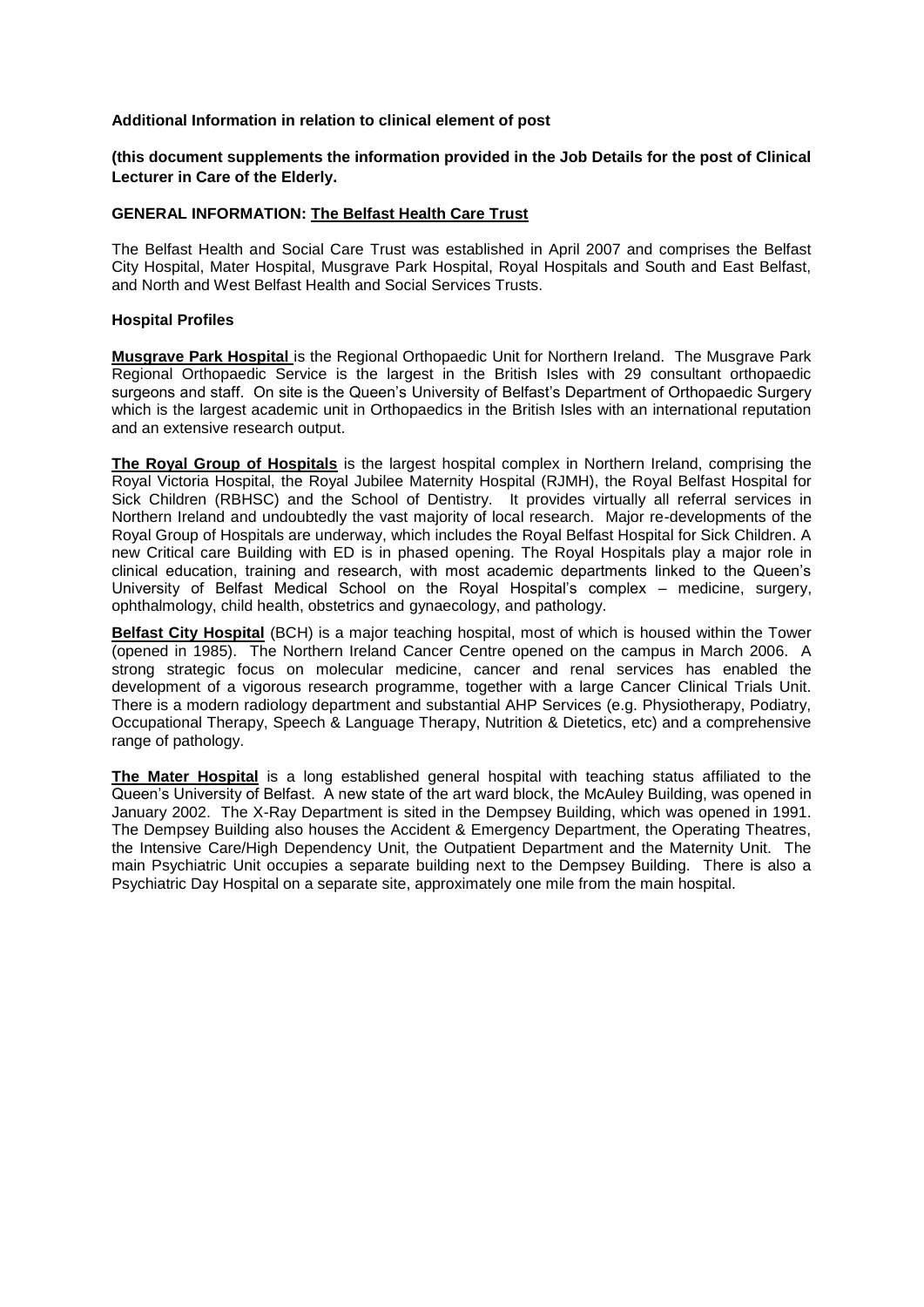A summary of the services across the different hospitals is provided in the table below:

| <b>Site</b>                   | <b>General Services</b>                                                                        | <b>Specialist Services</b>                                                                                                                                                                                                                                                                                                                                                                                                                                         |
|-------------------------------|------------------------------------------------------------------------------------------------|--------------------------------------------------------------------------------------------------------------------------------------------------------------------------------------------------------------------------------------------------------------------------------------------------------------------------------------------------------------------------------------------------------------------------------------------------------------------|
| <b>Belfast City Hospital</b>  | A&E (temporarily closed)<br>Anaesthesia (including critical<br>care)<br>Pain Management        | <b>Adult Cystic Fibrosis</b><br><b>Breast Services (including</b><br>reconstructive surgery)<br>Cardiology<br>Dermatology<br>Gastroenterology<br><b>Geriatric Medicine</b><br>Gynaecology & Gynaecological<br>Oncology<br>Haematology<br>Haemophilia Service<br><b>Medical Genetics</b><br><b>Medical Oncology</b><br>Nephrology (including Renal Dialysis)<br>Radiotherapy<br><b>Respiratory Medicine</b><br>Rheumatology<br><b>Transplant Surgery</b><br>Urology |
| <b>Mater Hospital</b>         | A&E<br>Acute & General Medicine<br>Anaesthesia (including critical<br>care)<br>Pain Management | Surgical specialties, including<br>Hepatobiliary, Ophthalmology,<br>Gynaecology, Psychiatry                                                                                                                                                                                                                                                                                                                                                                        |
| <b>Musgrave Park Hospital</b> | Anaesthesia<br>Pain Management                                                                 | Regional Orthopaedic unit<br>Rheumatology<br>Rehabilitation<br>Regional Acquired brain injury unit<br>Care of the elderly unit                                                                                                                                                                                                                                                                                                                                     |
| <b>Royal Hospitals</b>        | A&E<br>Acute & General Medicine<br>Anaesthesia (including critical<br>care)<br>Pain Management | Recognised trauma centre<br>Dermatology<br>Paediatrics (RBHSC)<br>Obstetrics & Gynaecology (Royal<br><b>Jubilee Maternity Hospital)</b><br><b>School of Dentistry</b><br>Regional services include:<br>neurosciences,<br>medical and surgical cardiology,<br>thoracic surgery, ophthalmology and<br>specialised endocrinology, ENT,<br>general surgery, vascular surgery,<br>hepatology                                                                            |

The Belfast HSC Trust functions through a series of Directorates. Older People's Services is part of the Social and Primary Care Directorate.

# **Care of the Elderly Services**

The Belfast Health and Social Care Trust is responsible for ensuring that the population of the Greater Belfast area receives a comprehensive range of medical services for older people. In addition the Belfast Trust provides Regional Stroke services. All age Mental Health Services are provided with Geriatric Medicine Services within the Adult Social and Primary Care Directorate.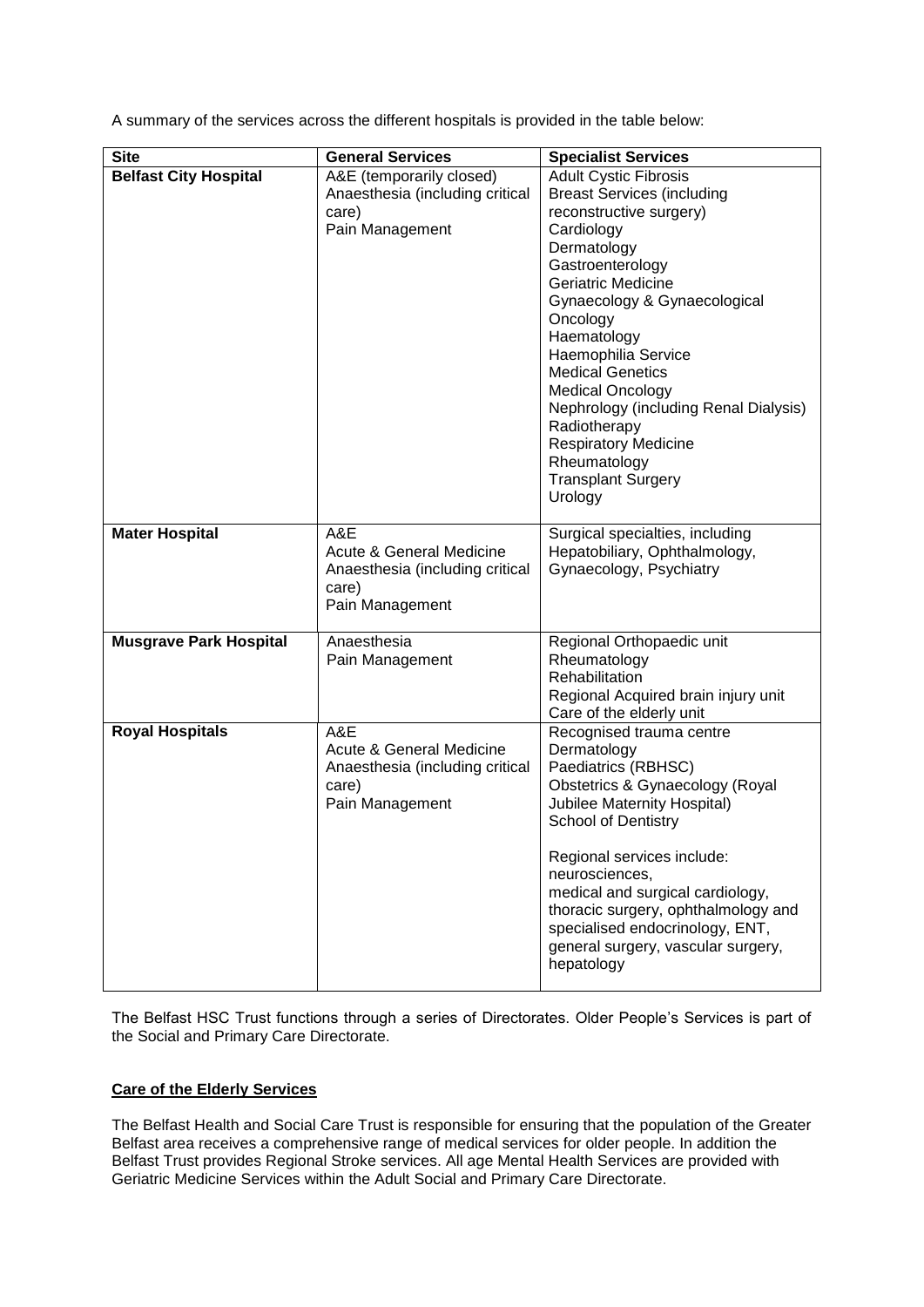The provision of Care of the Elderly Services within the Belfast HSC Trust is currently undergoing modernisation and development to meet service needs and improve quality of care. There is a strong community based ethos and well developed multi-disciplinary methods of working.

Currently, Inpatient Elderly Care Services are provided across 3 acute sites - Royal Victoria Hospital (RVH), Belfast City Hospital (BCH) and Mater Hospital, as well as a non-acute site - Musgrave Park Hospital. Stroke services are based on the RVH site. On the Belfast City Hospital site there is a Direct Assessment/ Admissions Unit (BCH Direct) for frail older people. There are also 72 acute elderly care beds in 3 wards. The Mater site has an 18 bedded elderly care unit. On the Musgrave Park Hospital site, the Meadowlands Unit has 2 wards providing rehabilitation for older patients from the greater Belfast area.

There is a strategic imperative to provide services closer to the patient's own home and to avoid unnecessary hospital admissions. To this end, an Acute Care at Home (ACAH) service has been established and there are plans to extend this to a full 7 day service.

The Trust in association with the Integrated Care Partnerships has established this team involving geriatricians, GPs, old age psychiatry, nursing, PT, OT and other healthcare professionals. The team works to provide care for frail older people with an acute illness, who might otherwise be admitted to hospital. The team currently takes new referrals Monday to Friday.

A range of specialist and general clinics are provided across the four hospital sites. These include falls, osteoporosis, movement disorder and memory clinics. The Meadowlands Ambulatory Care Centre (MACC) provides a community facing hub for assessment and treatment of older people who do not require admission, including those with falls and osteoporosis.

# **Belfast City Hospital (BCH)**

On the BCH site there is a Direct Assessment/ Admissions Unit ("BCH Direct") for frail older people. There are also 72 acute elderly care beds in 3 wards. BCH Direct is now the main pathway for admissions to Care of the Elderly wards on the BCH site BCH, but a small number of patients continue to be transferred from ED and AMU on the RVH site.

#### **Royal Victoria Hospital (RVH)**

The RVH site has a large Acute Medical Unit (AMU). A Clinical Assessment unit (CAU) has also been established on the RVH site to provide rapid assessment of patients who present to ED, but who may not require admission if timely assessment and investigations can be carried out on the day of presentation.

Stroke services are also provided on the RVH site. The stroke unit includes 6 hyper-acute beds that are used in the delivery of thrombolysis which is provided 24 hours a day. A regional thrombectomy service is also provided within hours. The 6 hyper-acute beds are housed within a 34 bedded acute stroke unit. The stroke service is provided by 6 full time stroke consultants and 1 consultant who works between Elderly Care and Stroke teams.

#### **Mater Hospital**

The Mater site has an 18 bed elderly care ward which also accommodates a small number of stroke patients. Patients are generally received from North Belfast and south Antrim areas. An OPALS service operates on the Mater site in liaison with the general physicians.

# **Musgrave Park Hospital**

The unit on the MPH site comprises of 2 wards providing rehabilitation for older patients from the greater Belfast area. Wards 1 and 2 are 24 bed general rehabilitation and fracture rehabilitation wards. The unit is supported by a comprehensive multidisciplinary team with access on site to radiological services including ECHO, CT and MRI. The Meadowlands Ambulatory Care Centre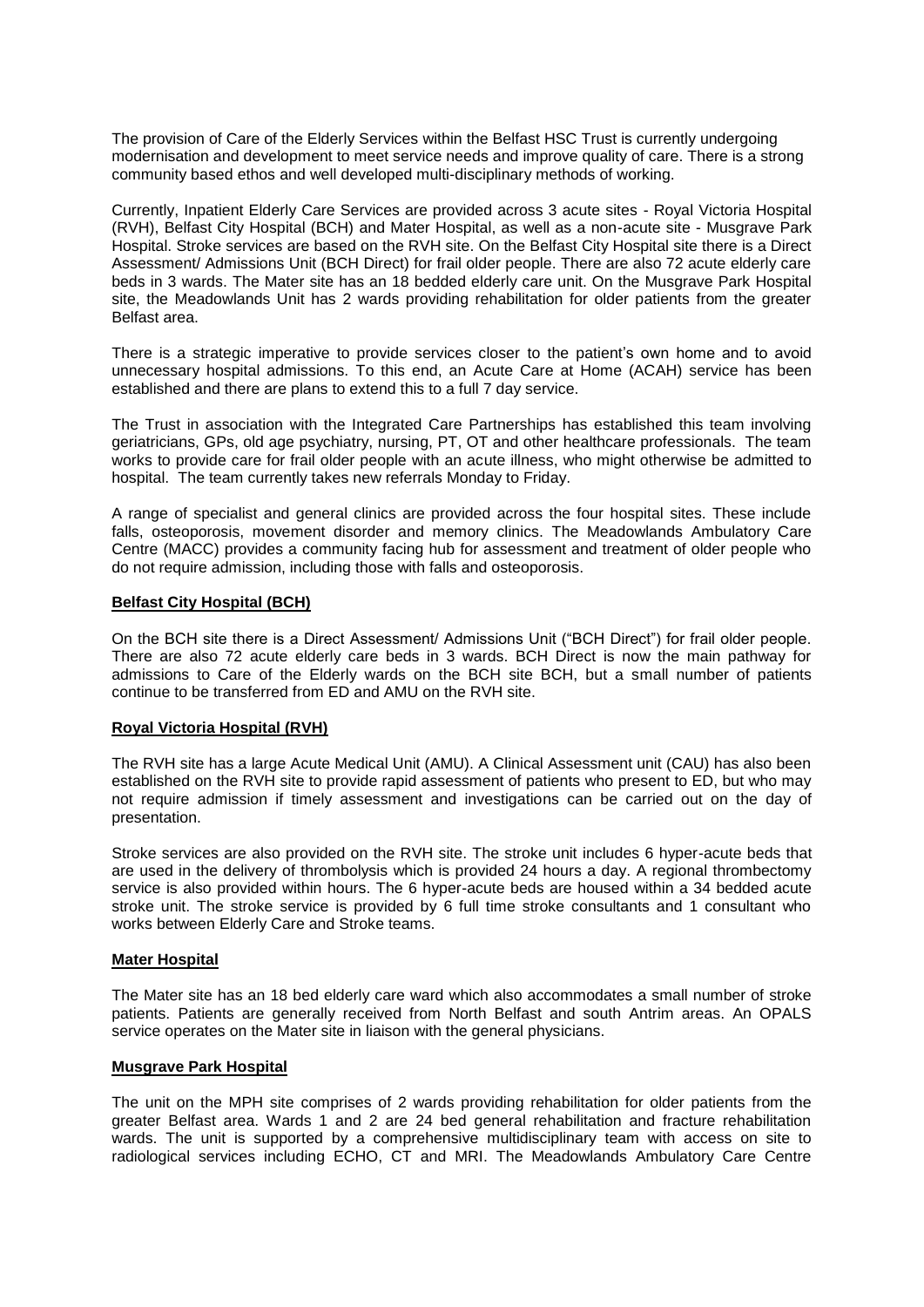(MACC) provides a community facing hub for assessment and treatment of older people who do not require admission, including those with frailty, falls, dementia and osteoporosis.

#### **Intermediate Care**

There is a diverse range of intermediate care services delivered by the Trust for patients from the greater Belfast area. Facility based and home based rehabilitation is delivered across the city. Community stroke and fracture teams work across the city providing early supported discharge.

#### **Acute Care at Home**

The Trust, in association with the Integrated Care Partnerships, has established an Acute Care at Home team involving geriatricians, GPs, old age psychiatry, nursing, PT, OT and other healthcare professionals. The team works to provide safe and effective care for frail older people with an acute illness, who might otherwise be admitted to hospital. The team is continuing to expand and develop and is open to new referrals Monday to Friday although it is planned to extend this to 7/7 in the near future. At present the caseload of the team is increasing as staff recruitment and training progresses. When the team is operational and fully staffed it is hoped that the patient referrals will be around 60/week. The team is working with the IHI Triple Aim methodology principle of start small and scale up and this number may change based on further learning and service development.

The consultant role within the team involves direct patient contact with clinical assessment and development of a clear management plan in collaboration with the team, primary care and patient/carers. There is further leadership of weekly multidisciplinary team meetings and participation in twice daily handovers. The consultant role involves teaching and clinical support to all members of the team including allied health professionals.

# **OPALS (Older Persons Assessment and Liaison Service)**

This currently operates on the Mater site and provides a consultant led Comprehensive Geriatric Service to suitable acute medical inpatients with the aim of streamlining the patient journey through the system and expediting referral to appropriate services e.g. Inpatient Rehabilitation, Community Rehabilitation, Falls Service, Intermediate Care, Step Down services. Patients on the RVH site requiring further inpatient rehabilitation are assessed via a rehabilitation referral pathway, supported by staff from Meadowlands.

#### **Outpatients**

A range of specialist and general clinics are provided across the four hospital sites. These include falls, osteoporosis, neurovascular, movement disorder and memory clinics. An opportunity exists with this post to support the development of an individual applicants specialist interest and in particular an interest in movement disorder would be welcomed.

#### **Fracture Rehabilitation/ Osteoporosis**

These services are based at RVH (assessment) and Musgrave Park Hospital (rehabilitation). Osteoporosis services also operate from Musgrave Park Hospital.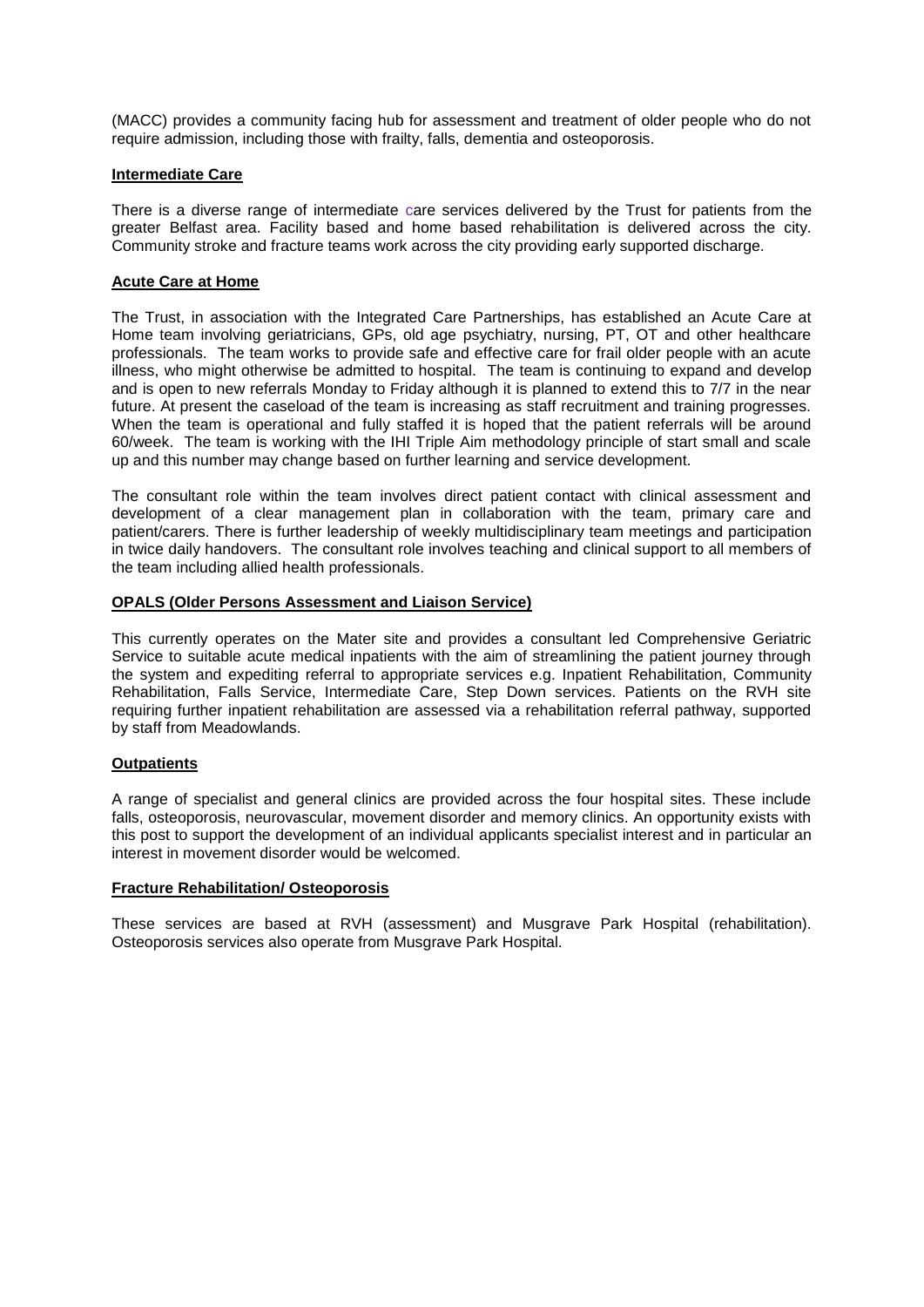# **Consultant and Associate Specialist Staffing in Elderly Care – BHSCT**

| <b>CONSULTANT</b>        | LOCATION.              | <b>SPECIAL INTEREST</b>                      |
|--------------------------|------------------------|----------------------------------------------|
| Dr Laurence Burke        | <b>BCH</b>             | Acute elderly care / Foundation Training     |
| Dr Amanda Crawford       | MPH / RVH              | Falls / Rehabilitation / fracture liaison /  |
|                          |                        | Clinical lead Falls and MACC                 |
| Dr Cecilia Cullen        | <b>MPH</b>             | <b>Fracture Rehabilitation / Falls</b>       |
| Dr Patricia Fearon       | <b>RVH</b>             | <b>Stroke</b>                                |
| Dr Patricia Gordon       | <b>RVH</b>             | <b>Stroke</b>                                |
| Dr Dominic Hart          | <b>BCH / Community</b> | Acute elderly care / Community               |
| Dr Mark Henry            | BCH / MPH              | Acute elderly care / Rehabilitation          |
| Dr Enda Kerr             | <b>RVH</b>             | Stroke / Education                           |
| Dr Suzanne MacNair       | BCH / MPH              | Acute Elderly care / Fracture Rehabilitation |
|                          |                        | and MPH Clinical Lead                        |
| Dr Mark Magorrian        | Mater / RVH            | Acute Elderly Care / Stroke                  |
| Dr Catriona McCullagh    | <b>MPH</b>             | Rehabilitation / Osteoporosis                |
| Dr Bernadette McGuinness | <b>BCH/QUB</b>         | Memory, hypertension / Academia              |
| Dr Jim McIlmoyle         | <b>RVH</b>             | <b>Stroke</b>                                |
| Prof Gary McVeigh        | BCH / QUB              | Pharmacology                                 |
| Prof Peter Passmore      | BCH / QUB              | Memory, hypertension / Academia              |
| Dr Cathy Patterson       | <b>RVH</b>             | <b>Stroke</b>                                |
| Dr Richard Plumb         | BCH / QUB              | Pharmacology / Education                     |
| Dr Jan Ritchie           | <b>BCH / Community</b> | Acute and Community / Clinical Lead          |
| Dr Gerallt Roberts       | BCH / RVH              | Acute elderly care / Stroke                  |
| Dr Mark Roberts          | <b>BCH</b>             | Acute elderly care / Quality Improvement     |
| Dr Ruben Tauro           | <b>BCH</b>             | Acute elderly care                           |
| Dr Paul Turkington       | <b>BCH</b>             | Acute elderly care / Clinical Director       |
| Dr Ivan Wiggam           | <b>RVH</b>             | Stroke / Clinical Lead                       |

# **Non Consultant Career Grade**

Specialty Doctor in Stroke Medicine Dr Karen Adams<br>Specialty Doctor in Elderly Care Medicine Dr Jonny Baillie Specialty Doctor in Elderly Care Medicine Dr Jonny Baillie<br>Specialty Doctor in Elderly Care Medicine Dr Ayanda Baird Specialty Doctor in Elderly Care Medicine<br>
Specialty Doctor in Elderly Care Medicine Dr Ayanda Baird<br>
Dr Joyce Cheng Specialty Doctor in Elderly Care Medicine Dr Joyce Cheng<br>Specialty Doctor in Elderly Care Medicine Dr Karla Harpur Specialty Doctor in Elderly Care Medicine Dr Karla Harpur<br>
Specialty Doctor in Elderly Care Medicine Dr Lyndsey Spratt Specialty Doctor in Elderly Care Medicine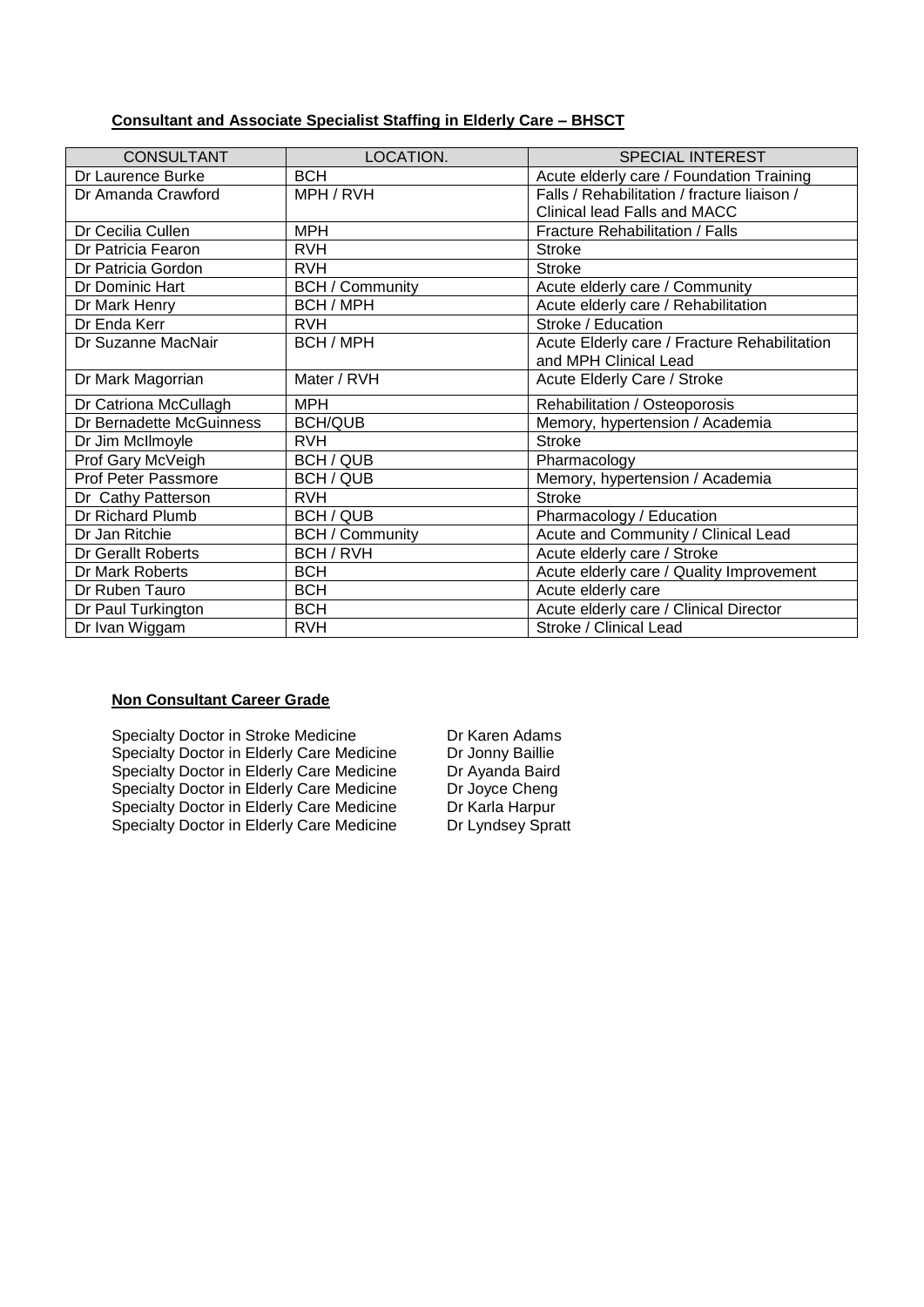# **CLINICAL JOB SUMMARY / MAIN PURPOSE**

This post will provide subspecialist interest in the field of dementia and memory services and in addition will provide acute Geriatric care within the Acute Care at Home Team (ACAH) providing acute elderly care services to patients in their own homes.

The post holder will be responsible for clinical leadership, alongside colleagues and the clinical director and Clinical Leads, in moving forward the development of elderly care services across the Trust, including Memory services and the ACAH team.

The post holder will have clinical responsibility primarily within the memory services and ACAH team, though cross cover for other colleagues may be occasionally required, and workforce arrangements will be kept under review with future service developments.

Within ACAH this new post holder will work alongside 2 WTE consultant colleagues already in post, a specialty doctor, General Practitioners, old age psychiatry, nursing, PT, OT and other healthcare professionals. The team works to provide safe and effective care for frail older people with an acute illness, who might otherwise be admitted to hospital. It is hoped that the consultant work force will be expanded to provide a 7/7 acute care at home service (4 WTE in total) to support increased commitment to acute care.

The post holder will provide 2 outpatients clinics per week, aiming to deliver 84 clinics per year.

The current on call rota (1:12) will involve seeing all new patients admitted to the Belfast City Hospital (BCH) and Musgrave Park Hosptial (MPH) sites at weekends and provision of cover for approximately 72 in-patient beds on the BCH site and 48 beds on MPH site. Weekend cover is supported by 1 medical ST3+ and 2 F2/CT doctors on the BCH site and one CT doctor on the MPH site. The consultant will normally see around 10 new patients and 10 review patients per weekend day (in total). Most reviews are carried out by junior medical staff, supported by the consultant as required. When recruitment of new consultants to support ACAH is complete, it is envisaged that 4 consultants may transfer to a community on call rota (1:6) along with GP colleagues. The new post holder will take on 0.5 WTE responsibility on the on call rota (approx 1:24)

The post holder will ensure delivery of a high quality service to his/her patients in line with the Trust's key strategic objectives. This will involve a close working relationship with consultant colleagues, managers, and other departments within the Trust, community staff and General Practitioners.

# **Main Duties / Responsibilities**

The postholder will:

- 1. Have clinical leadership responsibilities in Care of the Elderly Services.
- 2. Be responsible for the delivery of a high quality service to his/her patients in line with the Trust's key strategic objectives. This will involve a close working relationship with Consultant colleagues and managers, other community staff and General Practitioners.
- 3. Provide clinical leadership within a multi-disciplinary and multi-agency environment, within the Trust.
- 4. Work as a member of a team of highly motivated and dedicated geriatricians to provide advice on planning, monitoring, resource allocation and service development to the Senior Management Team within Elderly Care Services.
- 5. Join a consultant elderly care on-call rota within the Belfast Trust. The Trust will ensure that working arrangements do not contravene the European Working Time Directive.
- 6. Participate in training of junior medical staff and medical students, ensuring this is of the highest quality.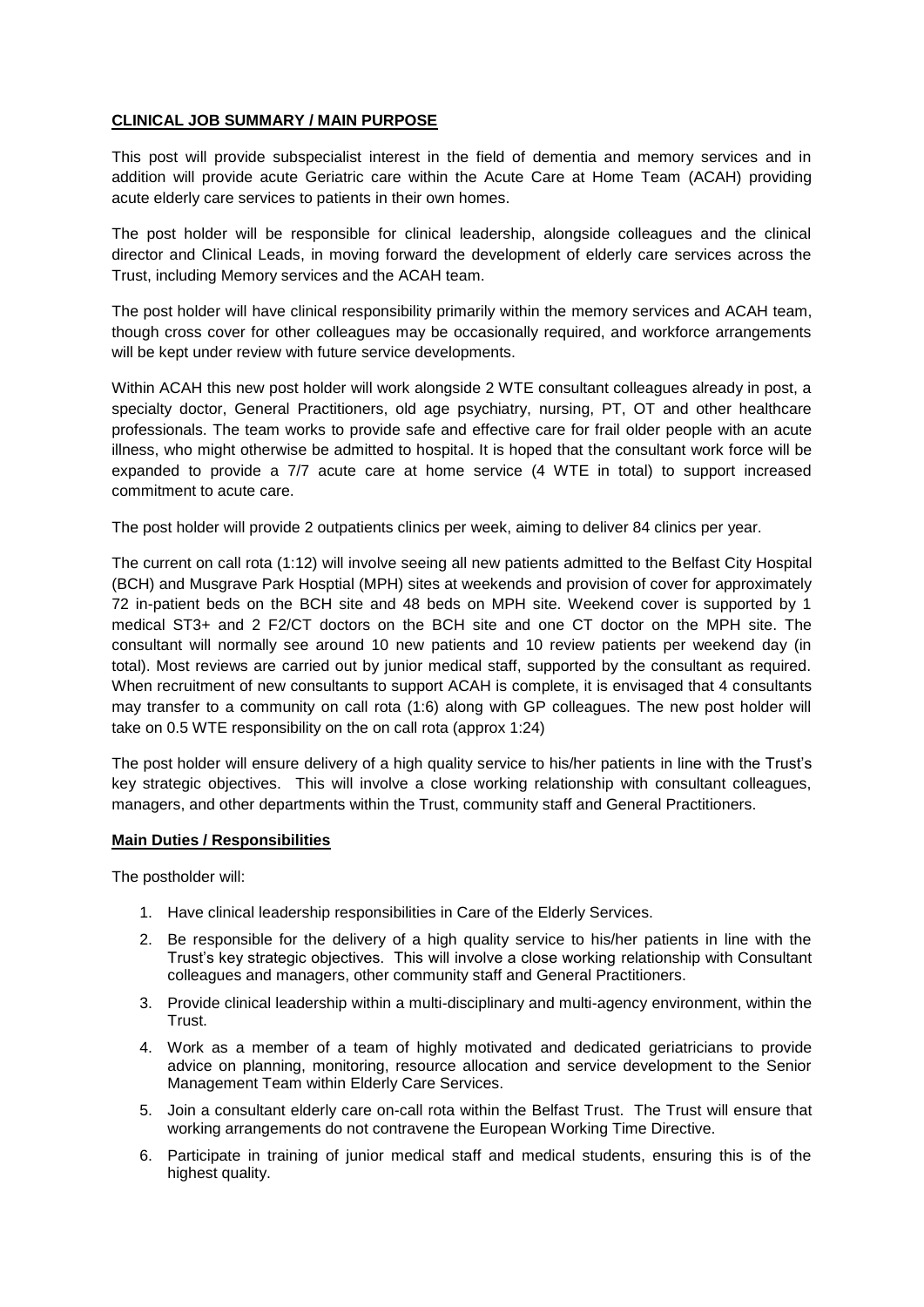#### **Managerial Responsibilities**

The post holder will:

- 1. undertake administrative duties associated with the care of his/her patients and the running of the department in conjunction with colleagues
- 2. respond to Priorities for Action, regional and commissioners' strategies and Trust and service group management plans.
- 3. support the Belfast Trust reform and modernisation agenda, particularly relating to, unscheduled care arrangements. To support the delivery of access targets and emergency care reforms within the Belfast Trust.
- 4. provide high quality, cost-effective care.
- 5. delegate appropriate responsibility and authority to the level of staff within his/her control, consistent with effective decision making, while retaining overall responsibility and accountability for results.
- 6. take such action as may be necessary in disciplinary and grievance matters in accordance with the procedures laid down and approved by the Trust.
- 7. identify objectives with the Clinical Director and agree an action plan ensuring personal development.
- 8. participate in the selection and appointment of staff in accordance with hospital procedures

#### **Professional Responsibilities**

The Post holder will:

- 1. deliver a high standard of inpatient and outpatient care.
- 2. through leadership, encourage and maintain multi-disciplinary work within his/her workplace.
- 3. liaise with medical practitioners and other health care professionals in order to ensure a high standard in provision of services.
- 4. be expected to liaise with medical staff within and across Boards in matters concerning DHSSPSNI planning, teaching and further education.
- 5. be expected to engage in medical and clinical audit and resource management in order to further develop and further the evolution of his/her services. Audit is encouraged and time will be made available for this activity.
- 6. assist with the provision of teaching, clinical supervision and appraisal of doctors in training.
- 7. contribute to undergraduate medical teaching within the directorate.
- 8. provide cover for colleagues when they are on professional or annual leave. Colleagues are not expected to provide cover for extended periods of sick leave. maintain his/her own continuing professional development (CPD) in line with the Trust's Strategy on Clinical governance. Reimbursement of expenses for study and professional leave will be in line with nationally agreed terms and conditions of service.
- 9. participate in a joint clinical academic appraisal process.
- 10. participate in the Trust's Revalidation protocol. Revalidation is the process by which licensed doctors are required to demonstrate on a regular basis that they are up to date and fit to practise. Licensed doctors have to revalidate, usually every five years, by having regular appraisals with their employer that are based on core guidance for doctors "Good Medical Practice", and other related guidance defined by the GMC. To support this process, appraisal portfolios are designed to meet the GMC supporting information requirements, with evidence of and reflection on Continuing Professional Development, Quality Improvement Activity,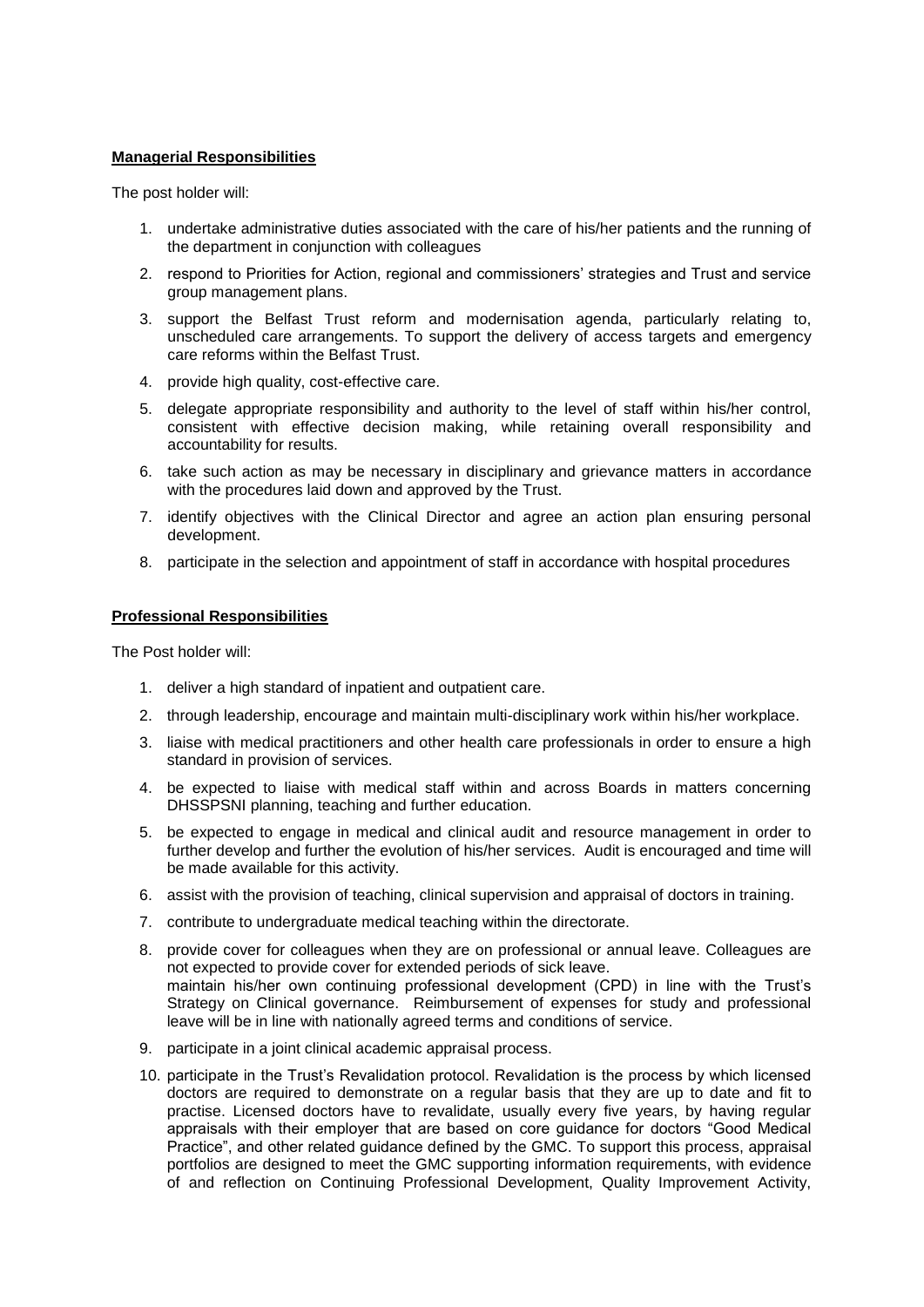Significant Events, Feedback from Colleagues, Feedback from Patients and Review of complaints and compliments. The Responsible Officer within the Trust is required to make a recommendation to the GMC regarding each medical consultant for whom the Belfast Trust is the designated body. This recommendation will inform the revalidation decision which will be made by the GMC.

- 11. participate in integrated Annual Job Planning. The Trust has indicated that it will move towards a Team approach to Job planning in the near future.
- 12. maintain registration with the General Medical Council and a License to Practice.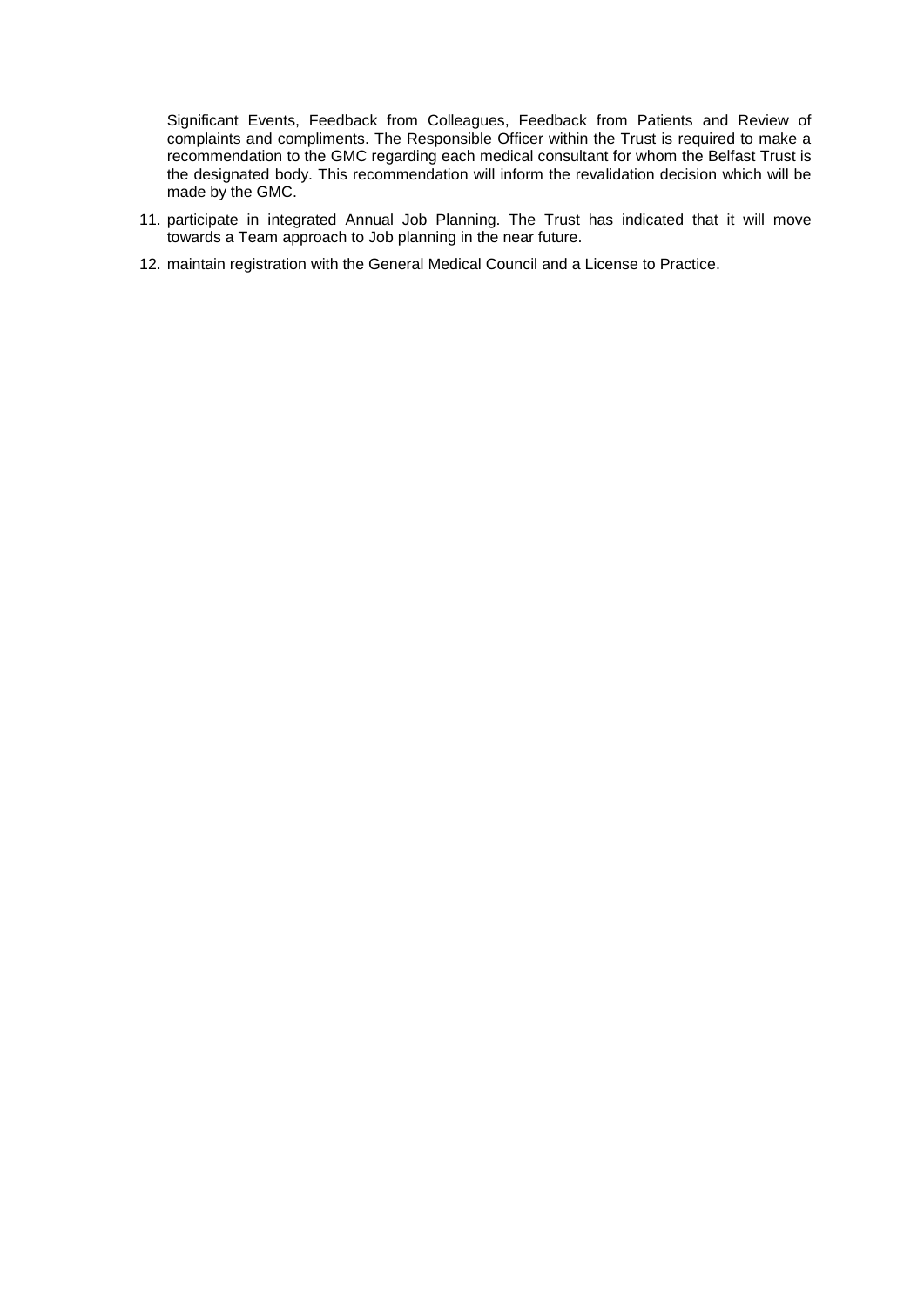# **ADDITIONAL INFORMATION**

# **Equality**

Employees of the Trust are required to comply with the Trust's Equality Scheme. A full copy of this scheme is available in the Human Resources Directorate, Employment Equality Team.

# **Ionising Radiation Regulations**

The Ionising Radiation (Medical Exposure) Regulations (2000) require that any person clinically or physically directing a procedure which involves exposure to radiation should have appropriate training. This can be provided locally as necessary.

#### **Records Management**

All employees of Belfast Health & Social Care Trust are legally responsible for all records held, created or used as part of their business within the Belfast Health and Social Care Trust, including patient/client, corporate and administrative records whether paper based or electronic and also including e-mails. All such records are public records and are accessible to the general public, with limited exceptions, under the Freedom of Information Act 2000, the Environment Regulations 2004 and Data Protection Act 1998. Employees are required to be conversant with the Belfast Health and Social Care Trust policy and procedure on records management and to seek advice if in doubt.

#### **Environmental Cleaning Strategy**

The Trusts Environmental Cleaning Strategy recognizes the key principle that " Cleanliness matters is everyone's responsibility, not just the cleaners" Whilst there are staff employed who are responsible for cleaning services, all Trust staff have a responsibility to ensure a clean, comfortable, safe environment for patients, clients, residents, visitors, staff and members of the general public.

# **Infection Prevention and Control**

The Belfast Trust is committed to reducing Healthcare associated infections (HCAIs) and all staff have a part to play in making this happen. Staff must comply with all policies in relation to Infection Prevention and Control and with ongoing reduction strategies. Standard Infection Prevention and Control Precautions must be used at all times to ensure the safety of patients and staff. This includes:-

- Cleaning hands either with soap and water or a hand sanitiser at the appropriate times (WHO '5 moments');
- Using the correct '7 step' hand hygiene technique:
- Being 'bare below the elbows' when in a clinical environment;
- Following Trust policies and the Regional Infection Control Manual (found on intranet);
- Wearing the correct Personal Protective Equipment (PPE);
- Ensuring correct handling and disposal of waste (including sharps) and laundry;
- Ensuring all medical devices (equipment) are decontaminated appropriately i.e., cleaned, disinfected and/or sterilised;
- Ensuring compliance with High Impact Interventions.

# **Values**

The Belfast Trust aims to recruit staff not only with the right skills but also with the right values to ensure the delivery of excellent patient care and experience. Staff will be expected to be committed to provide safe, effective, compassionate and person centred care by:-